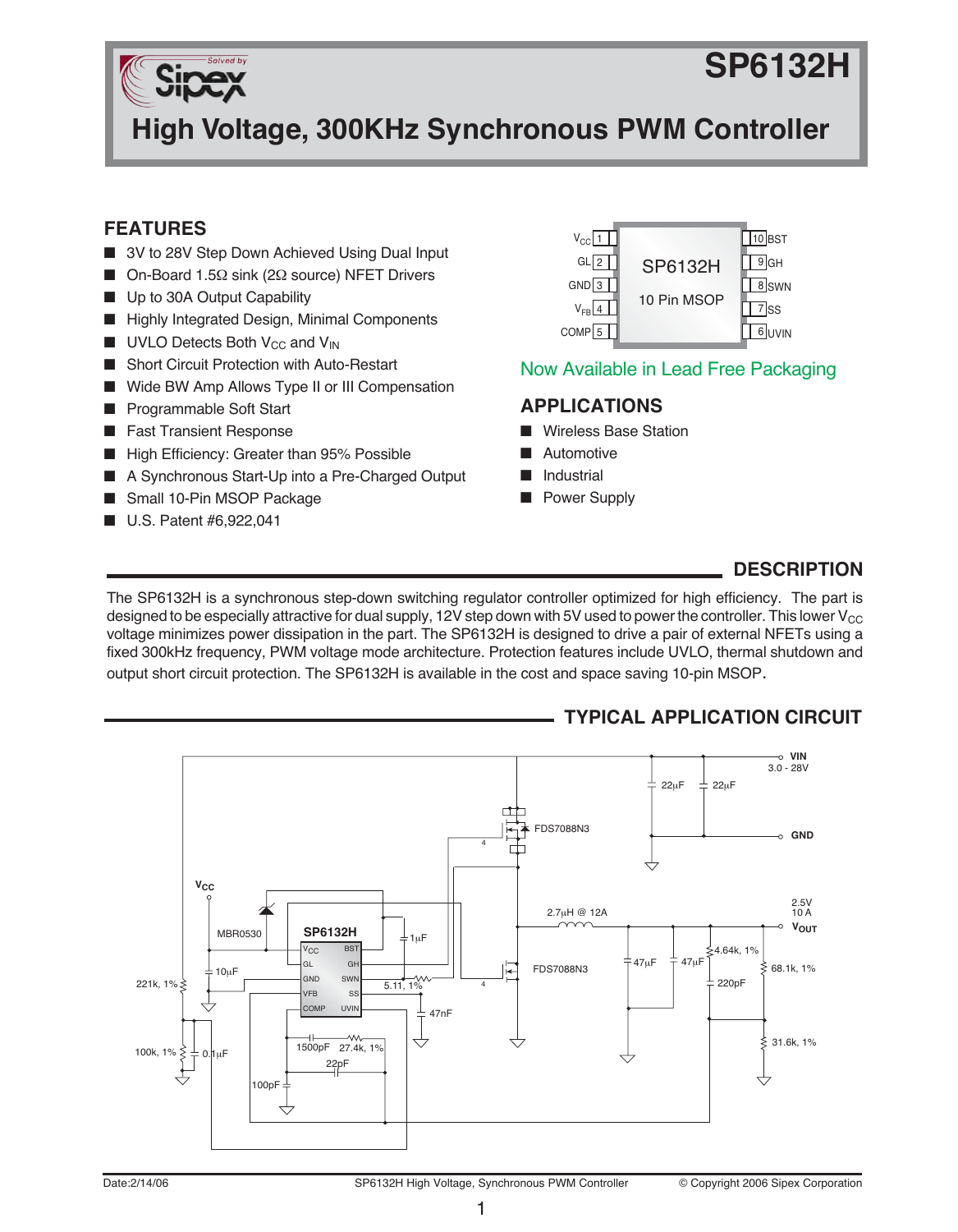These are stress ratings only and functional operation of the device at these ratings or any other above those indicated in the operation sections of the specifications below is not implied. Exposure to absolute maximum rating conditions for extended periods of time may affect reliability.

### **ABSOLUTE MAXIMUM RATINGS**

| Peak Output Current < 10us |  |
|----------------------------|--|
|                            |  |

### **ELECTRICAL SPECIFICATIONS**

Unless otherwise specified:  $0^{\circ}C < T_{AMB} < 70^{\circ}C$ ,  $4.5V < V_{CC} < 5.5V$ ,  $BST=V_{CC}$ ,  $SWN = GND = ZeroV$ ,  $UV_{IN} = 3.0V$ ,  $CV_{CC} = 1.5V$  $10\mu$ F, C<sub>COMP</sub> =  $0.1\mu$ F, CGH = CGL = 3.3nF, C<sub>SS</sub> = 50nF, Typical measured at V<sub>CC</sub>=5V. The  $\bullet$  denotes the specifications which apply over the -40°C to 85°C temperature range, unless otherwise specified.

| <b>PARAMETER</b>                                              | <b>MIN</b> | <b>TYP</b>     | <b>MAX</b> | <b>UNITS</b>        |           | <b>CONDITIONS</b>                                                |  |  |
|---------------------------------------------------------------|------------|----------------|------------|---------------------|-----------|------------------------------------------------------------------|--|--|
| QUIESCENT CURRENT                                             |            |                |            |                     |           |                                                                  |  |  |
| V <sub>CC</sub> Supply Current                                |            | 1.5            | 3          | mA                  | ٠         | $V_{FB} = 0.9V$ (No switching)                                   |  |  |
| <b>BST Supply Current</b>                                     |            | 0.2            | 0.4        | mA                  | ٠         | $V_{FB} = 0.9V$ (No switching)                                   |  |  |
| <b>PROTECTION: UVLO</b>                                       |            |                |            |                     |           |                                                                  |  |  |
| V <sub>CC</sub> UVLO Start Threshold                          | 4.00       | 4.25           | 4.5        | V                   |           |                                                                  |  |  |
| V <sub>CC</sub> UVLO Hysteresis                               | 100        | 200            | 300        | mV                  |           |                                                                  |  |  |
| <b>UVIN Start Threshold</b>                                   | 2.3        | 2.5            | 2.65       | V                   |           |                                                                  |  |  |
| <b>UVIN Hysteresis</b>                                        | 200        | 300            | 400        | mV                  |           |                                                                  |  |  |
| <b>UVIN Input Current</b>                                     |            |                | 1.         | μA                  |           | $UVIN = 3.0V$                                                    |  |  |
|                                                               |            |                |            |                     |           |                                                                  |  |  |
| <b>ERROR AMPLIFIER REFERENCE</b>                              |            |                |            |                     |           |                                                                  |  |  |
| <b>Error Amplifier Reference</b>                              | 0.792      | 0.800          | 0.808      | $\vee$              |           | 2X Gain Config., Measure VFB                                     |  |  |
| <b>Error Amplifier Reference</b><br>Over Line and Temperature | 0.788      | 0.800          | 0.812      | $\vee$              | ٠         |                                                                  |  |  |
| Error Amplifier Transconductance                              |            | 6              |            | ms                  |           |                                                                  |  |  |
| Error Amplifier Gain                                          |            | 60             |            | dB                  |           | No Load                                                          |  |  |
| <b>COMP Sink Current</b>                                      |            | 150            |            | μA                  |           | $V_{FB} = 0.9V$ , COMP = 0.9V                                    |  |  |
| <b>COMP Source Current</b>                                    |            | 150            |            | μA                  |           | $V_{FB} = 0.7V$ , COMP = 2.2V                                    |  |  |
| V <sub>FB</sub> Input Bias Current                            |            | 50             | 200        | nA                  | $\bullet$ | $V_{FB} = 0.8V$                                                  |  |  |
| <b>Internal Pole</b>                                          |            | $\overline{4}$ |            | <b>MHz</b>          |           |                                                                  |  |  |
| <b>COMP Clamp</b>                                             |            | 2.5            |            | $\vee$              |           | $V_{FB} = 0.7V$ , $T_A = 25^{\circ}C$                            |  |  |
| COMP Clamp Temp. Coefficient                                  |            | $-2$           |            | $mV$ <sup>o</sup> C |           |                                                                  |  |  |
| CONTROL LOOP: PWM COMPARATOR, RAMP & LOOP DELAY PATH          |            |                |            |                     |           |                                                                  |  |  |
| Ramp Amplitude                                                | 0.92       | 1.1            | 1.28       | V                   | $\bullet$ |                                                                  |  |  |
| <b>RAMP Offset</b>                                            |            | 1.1            |            | $\vee$              |           | $T_A = 25^{\circ}$ C, RAMP COMP<br>until GH starts switching     |  |  |
| RAMP Offset Temp. Coefficient                                 |            | $-2$           |            | mV/°C               |           |                                                                  |  |  |
| <b>GH Minimum Pulse Width</b>                                 |            | 90             | 180        | ns                  |           |                                                                  |  |  |
| Maximum Controllable Duty Ratio                               | 92         | 97             |            | $\frac{1}{2}$       | $\bullet$ | Maximum Duty Ratio Measured just<br>before pulse skipping begins |  |  |
| Maximum Duty Ratio                                            | 100        |                |            | $\%$                |           | Valid for 20 Cycles                                              |  |  |
| Internal Oscillator Frequency                                 | 255<br>240 | 300<br>300     | 345<br>360 | kHz                 | ٠         |                                                                  |  |  |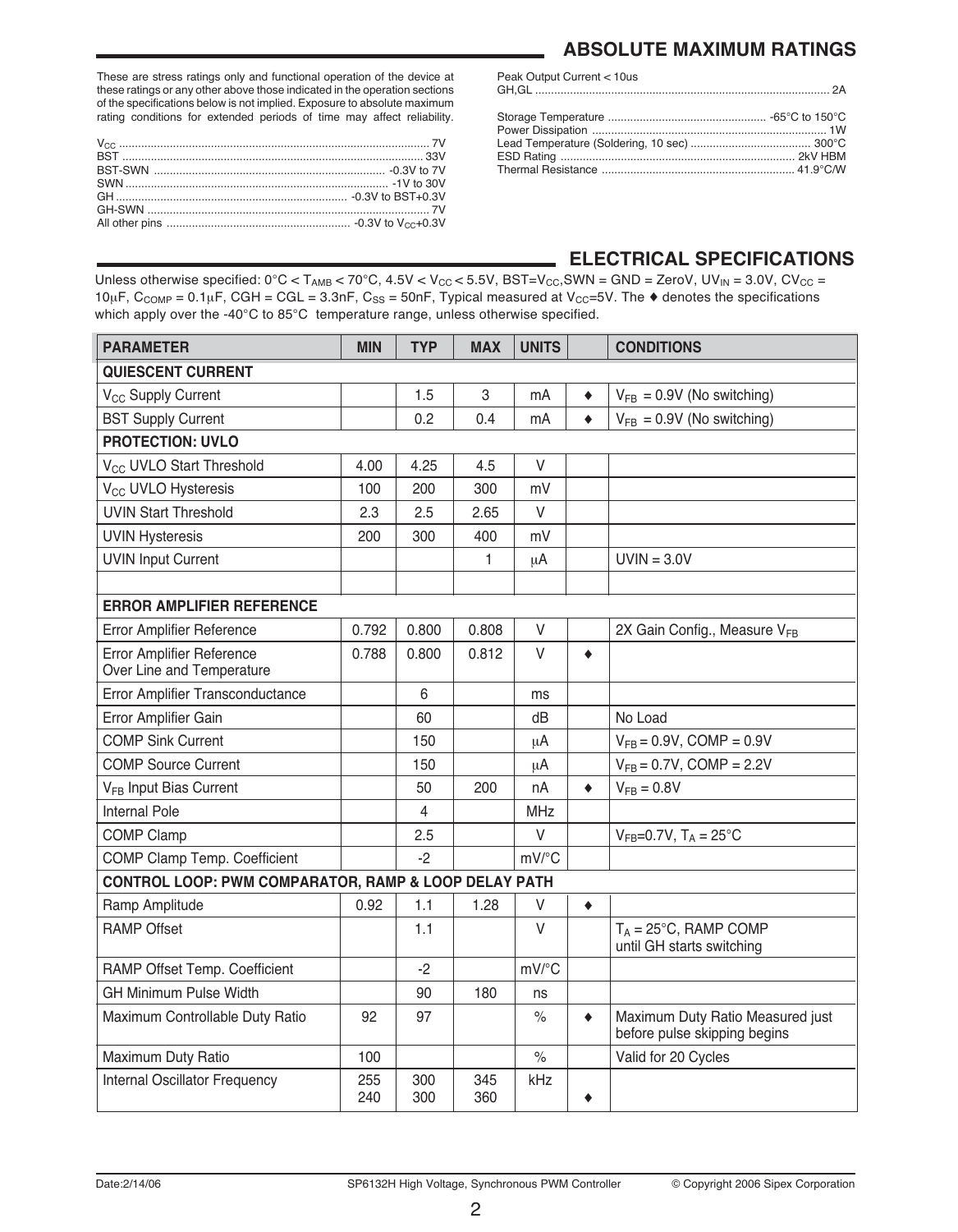### **ELECTRICAL SPECIFICATIONS: Continued**

Unless otherwise specified:  $0^{\circ}$ C < T<sub>AMB</sub> < 70 $^{\circ}$ C, 4.5V < V<sub>CC</sub> < 5.5V, BST=V<sub>CC</sub>, SWN = GND = ZeroV, UVIN = 3.0V, CV<sub>CC</sub> = 10µF,  $C_{COMP} = 0.1$ µF, CGH = CGL = 3.3nF, C<sub>SS</sub> = 50nF, Typical measured at V<sub>CC</sub>=5V. The  $\triangle$  denotes the specifications which apply over the full operating temperature range, unless otherwise specified.

| <b>PARAMETER</b>                                       | <b>MIN</b> | <b>TYP</b> | <b>MAX</b> | <b>UNITS</b> |   | <b>CONDITIONS</b>                     |  |
|--------------------------------------------------------|------------|------------|------------|--------------|---|---------------------------------------|--|
| <b>TIMERS: SOFTSTART</b>                               |            |            |            |              |   |                                       |  |
| <b>SS Charge Current:</b>                              |            | 10         |            | μA           |   |                                       |  |
| SS Discharge Current:                                  |            |            |            | mA           | ٠ | Fault Present, SS = 0.2V              |  |
| <b>PROTECTION: SHORT CIRCUIT &amp; THERMAL</b>         |            |            |            |              |   |                                       |  |
| <b>Short Circuit Threshold Voltage</b>                 | 0.2        | 0.25       | 0.3        | $\vee$       |   | Measured $V_{REF}$ (0.8V) - $V_{FB}$  |  |
| <b>Hiccup Timeout</b>                                  |            | 200        |            | ms           |   | $V_{FB} = 0.5V$                       |  |
| Number of Allowable Clock Cycles<br>at 100% Duty Cycle |            | 20         |            | Cycles       |   | $V_{FB} = 0.7V$                       |  |
| Minimum GL Pulse After 20 Cycles                       |            | 0.5        |            | Cycles       |   | $V_{FB} = 0.7V$                       |  |
| <b>Thermal Shutdown Temperature</b>                    |            | 145        |            | $^{\circ}C$  |   |                                       |  |
| <b>Thermal Recovery Temperature</b>                    |            | 135        |            | $^{\circ}C$  |   |                                       |  |
| <b>Thermal Hysteresis</b>                              |            | 10         |            | $^{\circ}$ C |   |                                       |  |
| <b>OUTPUT: NFET GATE DRIVERS</b>                       |            |            |            |              |   |                                       |  |
| GH & GL Rise Times                                     |            | 35         | 50         | ns           | ٠ | Measured 10% to 90%                   |  |
| GH & GL Fall Times                                     |            | 30         | 40         | ns           | ٠ | Measured 90% to 10%                   |  |
| GL to GH Non Overlap Time                              |            | 45         | 70         | ns           | ٠ | GH & GL Measured at 2.0V              |  |
| SWN to GL Non Overlap Time                             |            | 25         | 40         | ns           | ٠ | Measured SWN = $100mV$ to GL = $2.0V$ |  |
| GH & GL Pull Down Resistance                           | 15         | 50         | 85         | KΩ           | ٠ |                                       |  |

### **PIN DESCRIPTION**

| PIN#           | <b>PIN NAME</b> | <b>DESCRIPTION</b>                                                                                                                                                                                                                                                                                                                                                                                         |
|----------------|-----------------|------------------------------------------------------------------------------------------------------------------------------------------------------------------------------------------------------------------------------------------------------------------------------------------------------------------------------------------------------------------------------------------------------------|
| 1              | $V_{CC}$        | Bias Supply Input. Connect to external 5V supply. Used to power internal circuits and<br>low side gate driver.                                                                                                                                                                                                                                                                                             |
| 2              | GL              | High current driver output for the low side NFET switch. It is always low if GH is high or<br>during a fault. Resistor pull down ensures low state at low voltage.                                                                                                                                                                                                                                         |
| 3              | <b>GND</b>      | Ground Pin. The control circuitry of the IC and lower power driver are referenced to this<br>pin. Return separately from other ground traces to the $(-)$ terminal of C <sub>OUT</sub> .                                                                                                                                                                                                                   |
| 4              | $V_{FB}$        | Feedback Voltage and Short Circuit Detection pin. It is the inverting input of the Error<br>Amplifier and serves as the output voltage feedback point for the Buck Converter. The<br>output voltage is sensed and can be adjusted through an external resistor divider.<br>Whenever $V_{FB}$ drops 0.25V below the positive reference, a short circuit fault is detected<br>and the IC enters hiccup mode. |
| 5              | <b>COMP</b>     | Output of the Error Amplifier. It is internally connected to the non-inverting input of the<br>PWM comparator. An optimal filter combination is chosen and connected to this pin and<br>either ground or $V_{FB}$ to stabilize the voltage mode loop.                                                                                                                                                      |
| 6              | <b>UVIN</b>     | UVLO input for $V_{\text{IN}}$ voltage. Connect a resistor divider between $V_{\text{IN}}$ and UV <sub>IN</sub> to set<br>minimum operating voltage.                                                                                                                                                                                                                                                       |
| $\overline{7}$ | SS              | Soft Start. Connect an external capacitor between SS and GND to set the soft start rate<br>based on the $10\mu A$ source current. The SS pin is held low via a 1mA (min) current during<br>all fault conditions.                                                                                                                                                                                           |
| 8              | <b>SWN</b>      | Lower supply rail for the GH high-side gate driver. Connect this pin to the switching node<br>at the junction between the two external power MOSFET transistors.                                                                                                                                                                                                                                           |
| 9              | GH              | High current driver output for the high side NFET switch. It is always low if GL is high or<br>during a fault. Resistor pull down ensures low state at low voltage.                                                                                                                                                                                                                                        |
| 10             | <b>BST</b>      | High side driver supply pin. Connect BST to the external boost diode and capacitor as<br>shown in the Typical Application Circuit on page 1. High side driver is connected between<br>BST pin and SWN pin.                                                                                                                                                                                                 |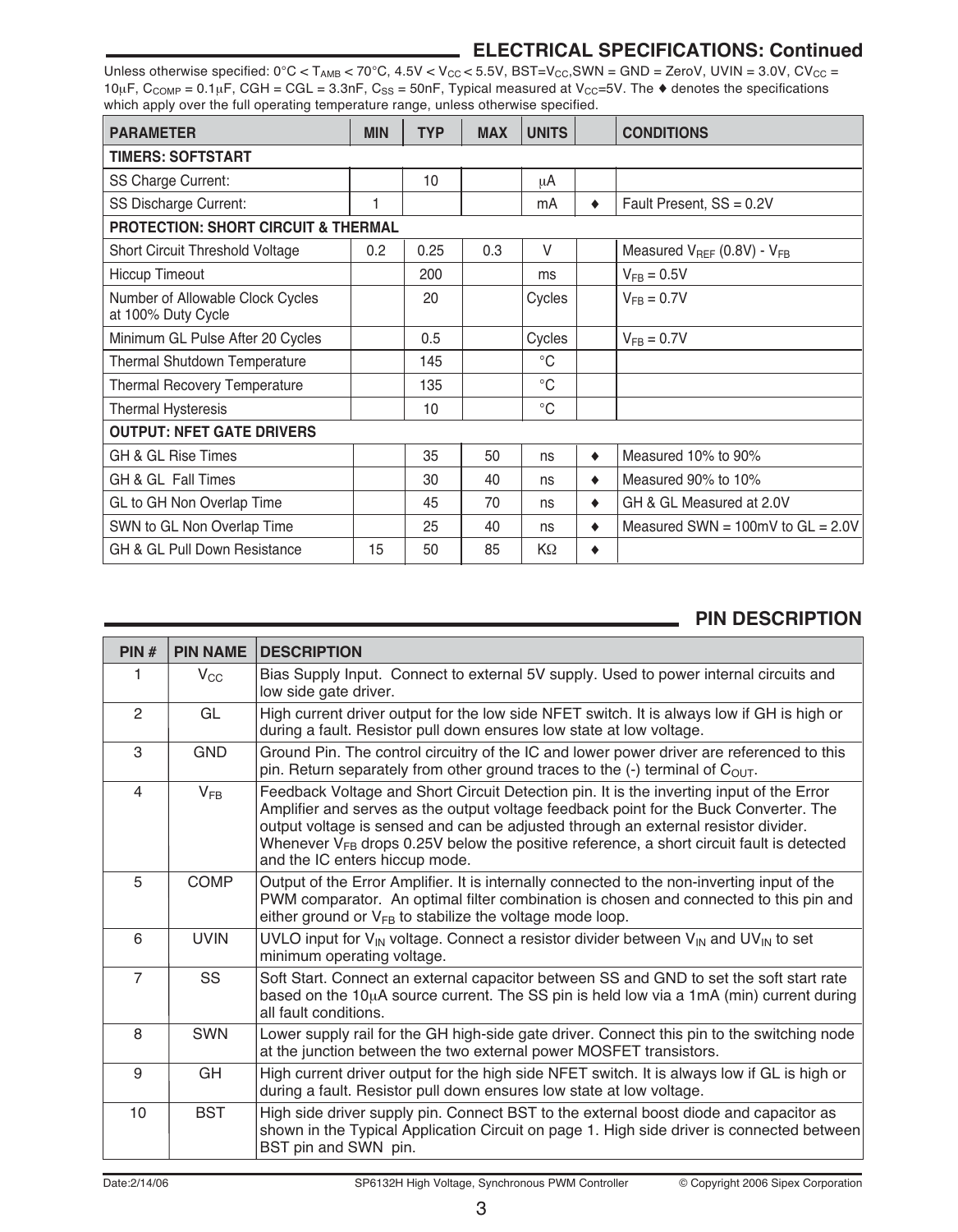

### **General Overview**

The SP6132H is a fixed frequency, voltage mode, synchronous PWM controller optimized for high efficiency. The part has been designed to be especially attractive for split plane applications which utilize 5V to power the controller and 3V to 12V for step down conversion.

The heart of the SP6132H is a wide bandwidth transconductance amplifier designed to accommodate Type II and Type III compensation schemes. A precision 0.8V reference present on the positive terminal of the error amplifier permits the programming of the output voltage down to 0.8V via the  $V_{FB}$  pin. The output of the error amplifier, COMP, compared to a 1.1V peak-to-peak ramp is responsible for trailing edge PWM control. This voltage ramp and PWM control logic are governed by the internal oscillator that accurately sets the PWM frequency to 300kHz.



The SP6132H contains two unique control features that are very powerful in distributed applications. First, asynchronous driver control is enabled during start up to prohibit the low side NFET from pulling down the output until the high side NFET has attempted to turn on. Second, a 100% duty cycle timeout ensures that the low side NFET is periodically enhanced during extended periods at 100% duty cycle. This guarantees the synchronized refreshing of the BST capacitor during very large duty ratios.

The SP6132H also contains a number of valuable protection features. A programmable input  $(V_{IN})$  UVLO allows a user to set the exact value at which the conversion voltage is at a safe point to begin down conversion, and an internal  $V_{CC}$ UVLO ensures that the controller itself has enough voltage to properly operate. Other pro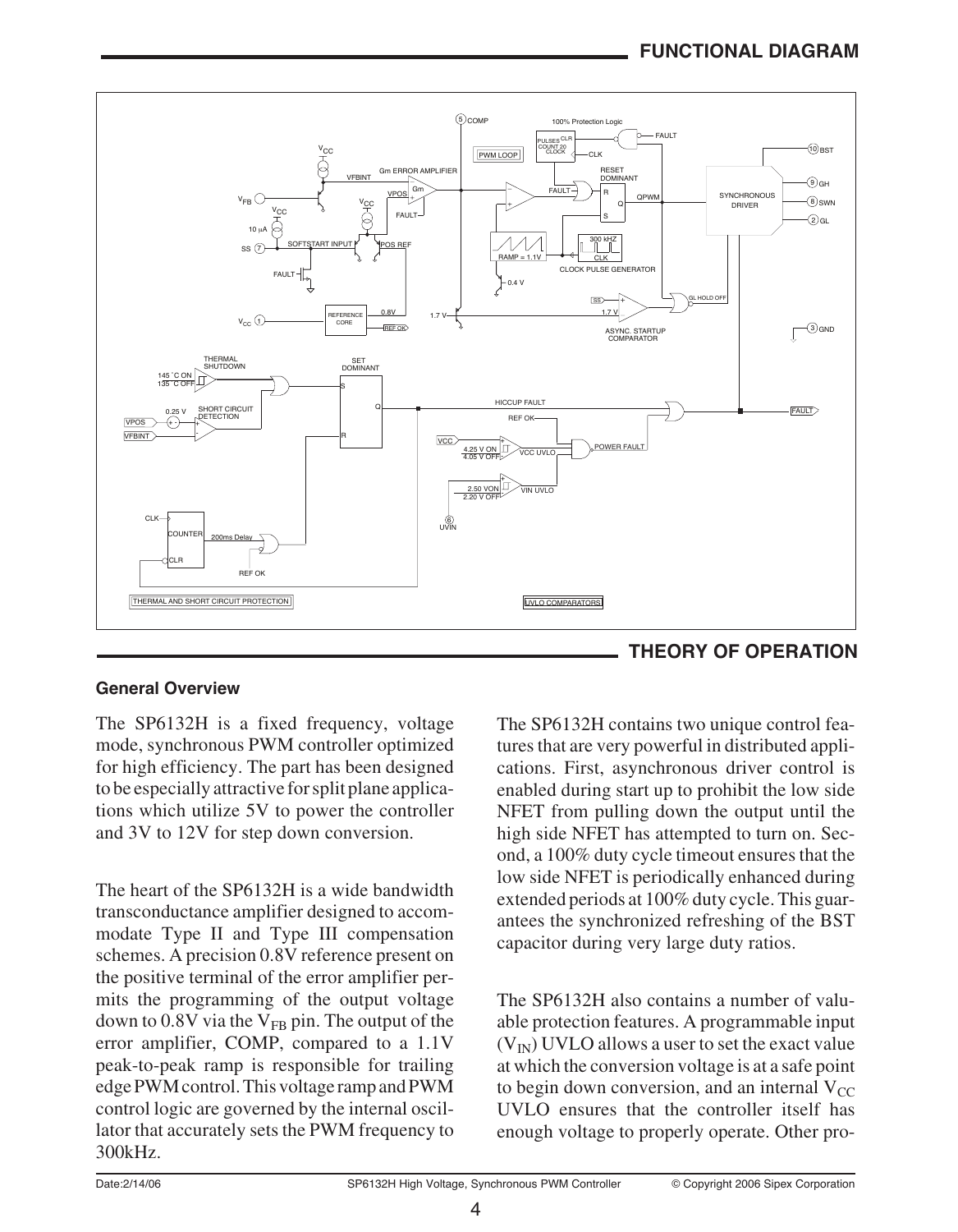tection features include thermal shutdown and short-circuit detection. In the event that either a thermal, short-circuit, or UVLO fault is detected, the SP6132H is forced into an idle state where the output drivers are held off for a finite period before a re-start is attempted.

### **Soft Start**

"Soft Start" is achieved when a power converter ramps up the output voltage while controlling the magnitude of the input supply source current. In a modern step down converter, ramping up the positive terminal of the error amplifier controls soft start. As a result, excess source current can be defined as the current required to charge the output capacitor.

 $IV_{IN} = C_{OUT} * \Delta V_{OUT} / \Delta TSoft-start$ 

The SP6132H provides the user with the option to program the soft start rate by tying a capacitor from the SS pin to GND. The selection of this capacitor is based on the 10uA pull up current present at the SS pin and the 0.8V reference voltage. Therefore, the excess source can be redefined as:

$$
IV_{IN} = C_{OUT} * \Delta V_{OUT} * 10\mu A / (C_{SS} * 0.8 V)
$$

### **Under Voltage Lock Out (UVLO)**

The SP6132H contains two separate UVLO comparators to monitor the bias  $(V_{CC})$  and conversion  $(V_{IN})$  voltages independently. The  $V_{CC}$ UVLO threshold is internally set to 4.25V, whereas the  $V_{IN}$  UVLO threshold is programmable through the UVIN pin. When the UVIN pin is greater than 2.5V, the SP6132H is permitted to start up pending the removal of all other faults. Both the  $V_{CC}$  and  $V_{IN}$  UVLO comparators have been designed with hysteresis to prevent noise from resetting a fault.

### **Thermal and Short-Circuit Protection**

Because the SP6132H is designed to drive large NFETs running at high current, there is a chance that either the controller or power converter will become too hot. Therefore, an internal thermal shutdown (145°C) has been included to prevent the IC from malfunctioning at extreme temperatures.

A short-circuit detection comparator has also been included in the SP6132H to protect against the accidental short or severe build up of current at the output of the power converter. This comparator constantly monitors the positive and negative terminals of the error amplifier, and if the  $V_{FB}$  pin ever falls more than  $250mV$  (typical) below the positive reference, a short-circuit fault is set. Because the SS pin overrides the internal 0.8V reference during soft start, the SP6132H is capable of detecting short-circuit faults throughout the duration of soft start as well as in regular operation.

### **Handling of Faults:**

Upon the detection of power (UVLO), thermal, or short-circuit faults, the SP6132H is forced into an idle state where the SS and COMP pins are pulled low and the gate drivers are held off. In the event of UVLO fault, the SP6132H remains in this idle state until after the UVLO fault is removed. Upon the detection of thermal or short-circuit faults, an internal 200ms (typical) timer is activated. In the event of a short-circuit fault, a re-start is attempted immediately after the 200ms timeout expires. Whereas, when a thermal fault is detected the 200ms delay continuously recycles and a re-start cannot be attempted until the thermal fault is removed and the timer expires.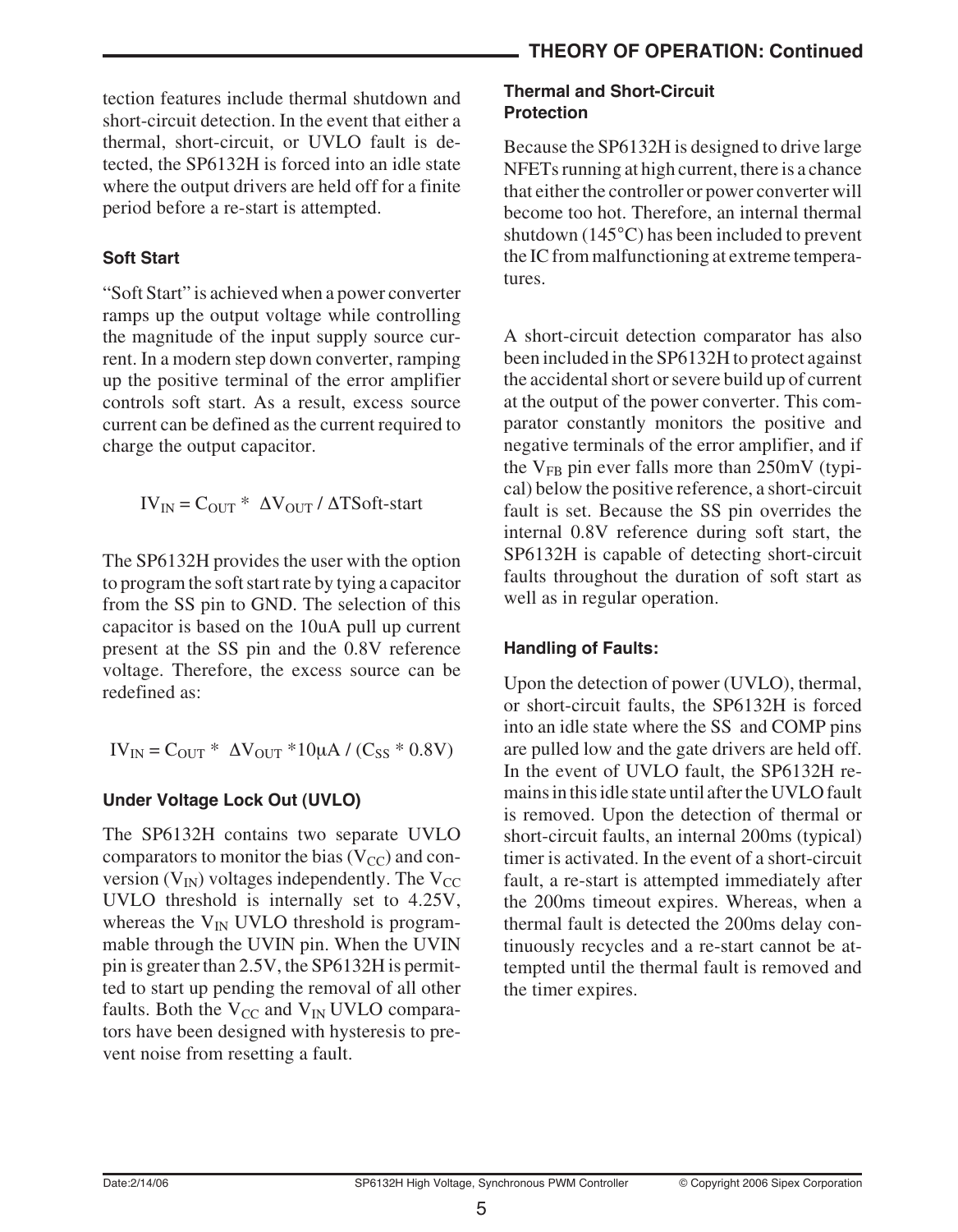#### **Error Amplifier and Voltage Loop**

As stated before, the heart of the SP6132H voltage error loop is a high performance, wide bandwidth transconductance amplifier. Because of the amplifier's current limited  $(+150\mu A)$ transconductance, there are many ways to compensate the voltage loop or to control the COMP pin externally. If a simple, single pole, single zero response is required, then compensation can be as simple as an RC circuit to ground. If a more complex compensation is required, then the amplifier has enough bandwidth (45° at 4 MHz) and enough gain (60dB) to run Type III compensation schemes with adequate gain and phase margins at cross over frequencies greater than 50kHz.

The common mode output of the error amplifier is 0.9V to 2.2V. Therefore, the PWM voltage ramp has been set between 1.1V and 2.2V to ensure proper 0% to 100% duty cycle capability. The voltage loop also includes two other very important features. One is an asynchronous start up mode. Basically, the GL driver cannot turn on unless the GH driver has attempted to turn on or the SS pin has exceeded 1.7V. This feature prevents the controller from "dragging down" the output voltage during startup or in fault modes. The second feature is a 100% duty cycle timeout that ensures synchronized refreshing of the BST capacitor at very high duty ratios. In the event that the GH driver is on for 20 continuous clock cycles, a reset is given to the PWM flip flop half way through the 21st cycle. This forces GL to rise for the remainder of the cycle, in turn refreshing the BST capacitor.

#### **Gate Drivers**

The SP6132H contains a pair of powerful 2Ω SOURCE and 1.5Ω SINK drivers. These stateof-the-art drivers are designed to drive external NFETs capable of handling up to 30A. Rise, fall, and non-overlap times have all been minized to achieve maximum efficiency. All drive pins GH, GL & SWN are monitored continuously to ensure that only one external NFET is ever on at any given time.

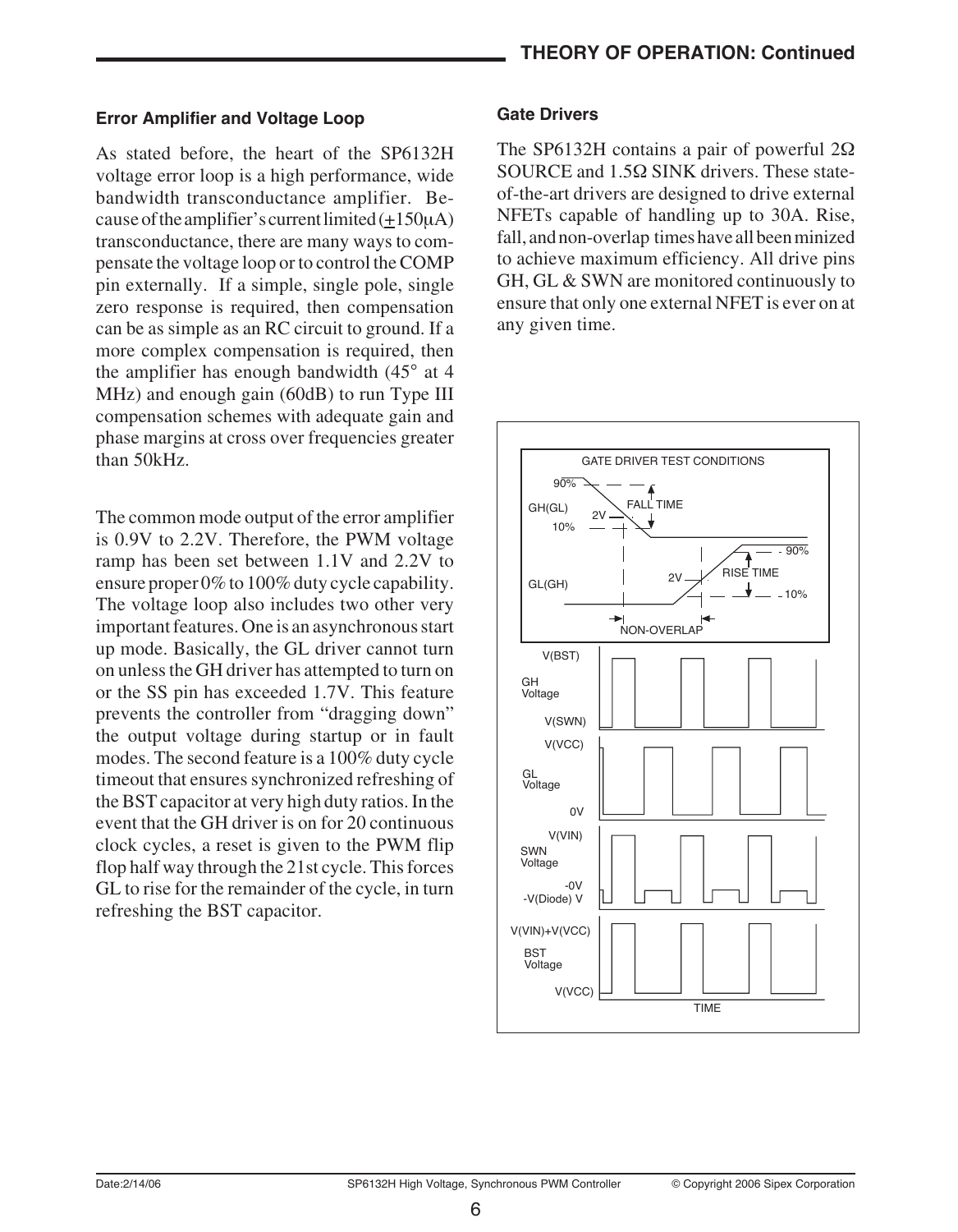#### **Inductor Selection**

There are many factors to consider in selecting the inductor including cost, efficiency, size and EMI. In a typical SP6132H circuit, the inductor is chosen primarily for value, saturation current and DC resistance. Increasing the inductor value will decrease output voltage ripple, but degrade transient response. Low inductor values provide the smallest size, but cause large ripple currents, poor efficiency and more output capacitance to smooth out the larger ripple current. The inductor must also be able to handle the peak current at the switching frequency without saturating, and the copper resistance in the winding should be kept as low as possible to minimize resistive power loss. A good compromise between size, loss and cost is to set the inductor ripple current to be within 20% to 40% of the maximum output current.

The switching frequency and the inductor operating point determine the inductor value as follows:

$$
L = \frac{V_{OUT}(V_{IN(max)} - V_{OUT})}{V_{IN(max)} F_S K_r I_{OUT(max)}}
$$

where:

 $Fs = switching frequency$ 

 $Kr = ratio of the AC inductor ripple current to$ the maximum output current

The peak to peak inductor ripple current is:

$$
I_{PP} = \frac{V_{OUT}(V_{IN(max)} - V_{OUT})}{V_{IN(max)} F_s L}
$$

Once the required inductor value is selected, the proper selection of core material is based on peak inductor current and efficiency requirements. The core must be large enough not to saturate at the peak inductor current

$$
I_{PEAK} = I_{OUT(max)} + \frac{I_{PP}}{2}
$$

and provide low core loss at the high switching frequency. Low cost powdered iron cores have a gradual saturation characteristic but can introduce considerable AC core loss, especially when the inductor value is relatively low and the ripple current is high. Ferrite materials, on the other hand, are more expensive and have an abrupt saturation characteristic with the inductance dropping sharply when the peak design current is exceeded. Nevertheless, they are preferred at high switching frequencies because they present very low core loss and the design only needs to prevent saturation. In general, ferrite or molypermalloy materials are better choice for all but the most cost sensitive applications.

The power dissipated in the inductor is equal to the sum of the core and copper losses. To minimize copper losses, the winding resistance needs to be minimized, but this usually comes at the expense of a larger inductor. Core losses have a more significant contribution at low output current where the copper losses are at a minimum, and can typically be neglected at higher output currents where the copper losses dominate. Core loss information is usually available from the magnetics vendor.

The copper loss in the inductor can be calculated using the following equation:

$$
P_{L(Cu)} = I_{L(RMS)}^2 R_{WINDING}
$$

where  $I_{L(RMS)}$  is the RMS inductor current that can be calculated as follows:

$$
I_{L(RMS)} = I_{OUT(max)} \sqrt{I + \frac{1}{3} \left(\frac{I_{PP}}{I_{OUT(max)}}\right)^2}
$$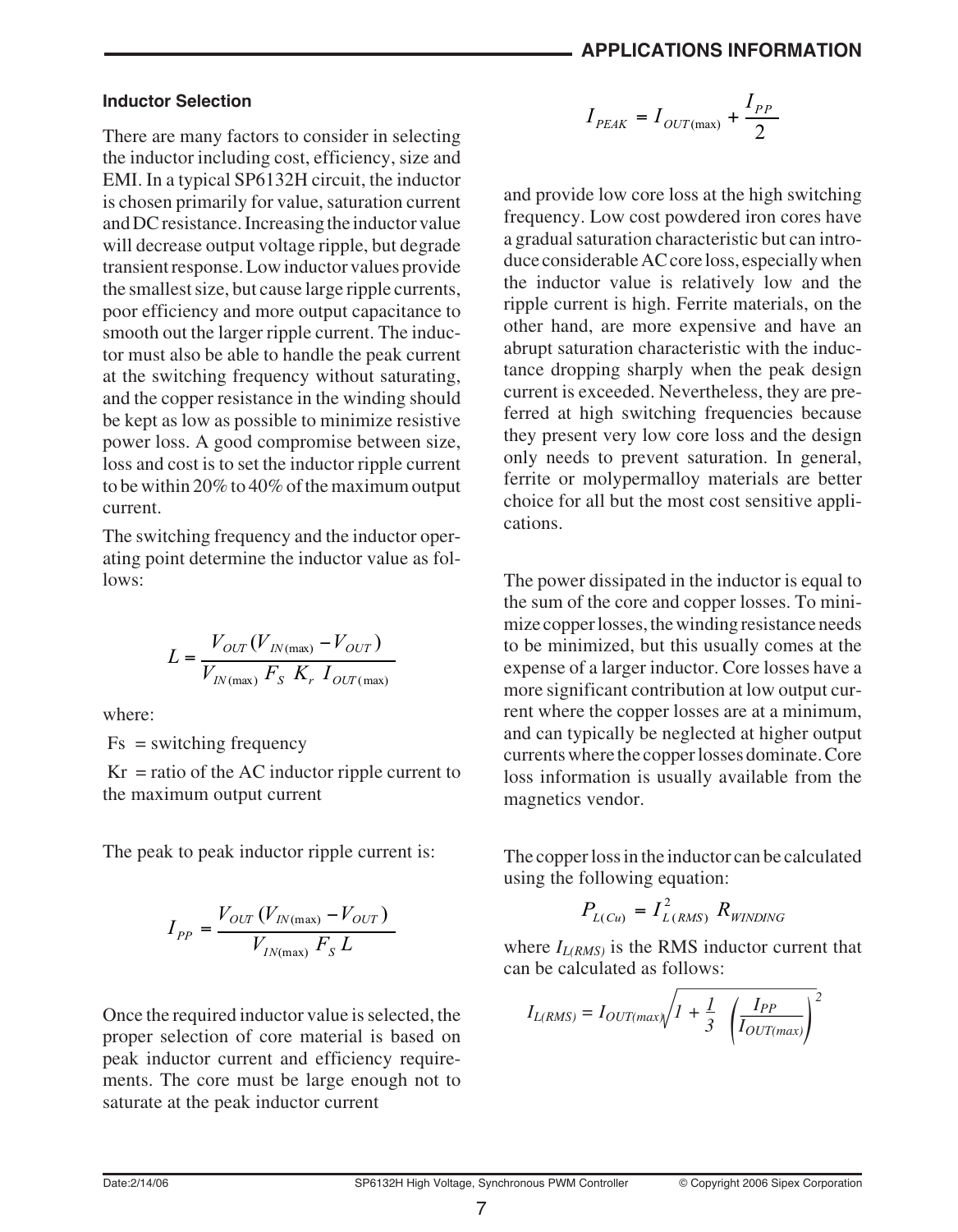### **Output Capacitor Selection**

The required ESR (Equivalent Series Resistance) and capacitance drive the selection of the type and quantity of the output capacitors. The ESR must be small enough that both the resistive voltage deviation due to a step change in the load current and the output ripple voltage do not exceed the tolerance limits expected on the output voltage. During an output load transient, the output capacitor must supply all the additional current demanded by the load until the SP6132HHVCU adjusts the inductor current to the new value.

Therefore the capacitance must be large enough so that the output voltage is helped up while the inductor current ramps up or down to the value corresponding to the new load current. Additionally, the ESR in the output capacitor causes a step in the output voltage equal to the current. Because of the fast transient response and inherent 100% and 0% duty cycle capability provided by the SP6132HHVCU when exposed to output load transients, the output capacitor is typically chosen for ESR, not for capacitance value.

The output capacitor's ESR, combined with the inductor ripple current, is typically the main contributor to output voltage ripple. The maximum allowable ESR required to maintain a specified output voltage ripple can be calculated by:

$$
R_{ESR} \leq \frac{\Delta V_{OUT}}{I_{PK-PK}}
$$

where:

 $\Delta V_{\text{OUT}}$  = Peak to Peak Output Voltage Ripple  $I_{PK-PK}$  = Peak to Peak Inductor Ripple Current

The total output ripple is a combination of the ESR and the output capacitance value and can be calculated as follows:

$$
\Delta V_{OUT} = \sqrt{\left(\frac{I_{PP} (1 - D)}{C_{OUT} F_S}\right)^2 + (I_{PP} R_{ESR})^2}
$$

where:

 $F<sub>S</sub>$  = Switching Frequency  $D = Duty$  Cycle

 $C<sub>OUT</sub> = Output Capacitance Value$ 

### **Input Capacitor Selection**

The input capacitor should be selected for ripple current rating, capacitance and voltage rating. The input capacitor must meet the ripple current requirement imposed by the switching current. In continuous conduction mode, the source current of the high-side MOSFET is approximately a square wave of duty cycle  $V_{\text{OUT}}/V_{\text{IN}}$ . Most of this current is supplied by the input bypass capacitors. The RMS value of input capacitor current is determined at the maximum output current and under the assumption that the peak

to peak inductor ripple current is low; it is given by:

$$
I_{\text{CIN}(rms)} = I_{\text{OUT}(max)} \sqrt{D(1 - D)}
$$

The worse case occurs when the duty cycle D is 50% and gives an RMS current value equal to  $I_{\text{OUT}}/2$ .

Select input capacitors with adequate ripple current rating to ensure reliable operation.

The power dissipated in the input capacitor is:

$$
P_{CIN} = I_{CIN(rms)}^2 R_{ESR(CIN)}
$$

This can become a significant part of power losses in a converter and hurt the overall energy transfer efficiency. The input voltage ripple primarily depends on the input capacitor ESR and capacitance. Ignoring the inductor ripple current, the input voltage ripple can be determined by:

$$
\Delta V_{IN} = I_{ou(\text{max})} R_{ESR(CIN)} + \frac{I_{OUT(MAX)}V_{OUT}(V_{IN} - V_{OUT})}{F_{S}C_{IN}V_{IN}^{2}}
$$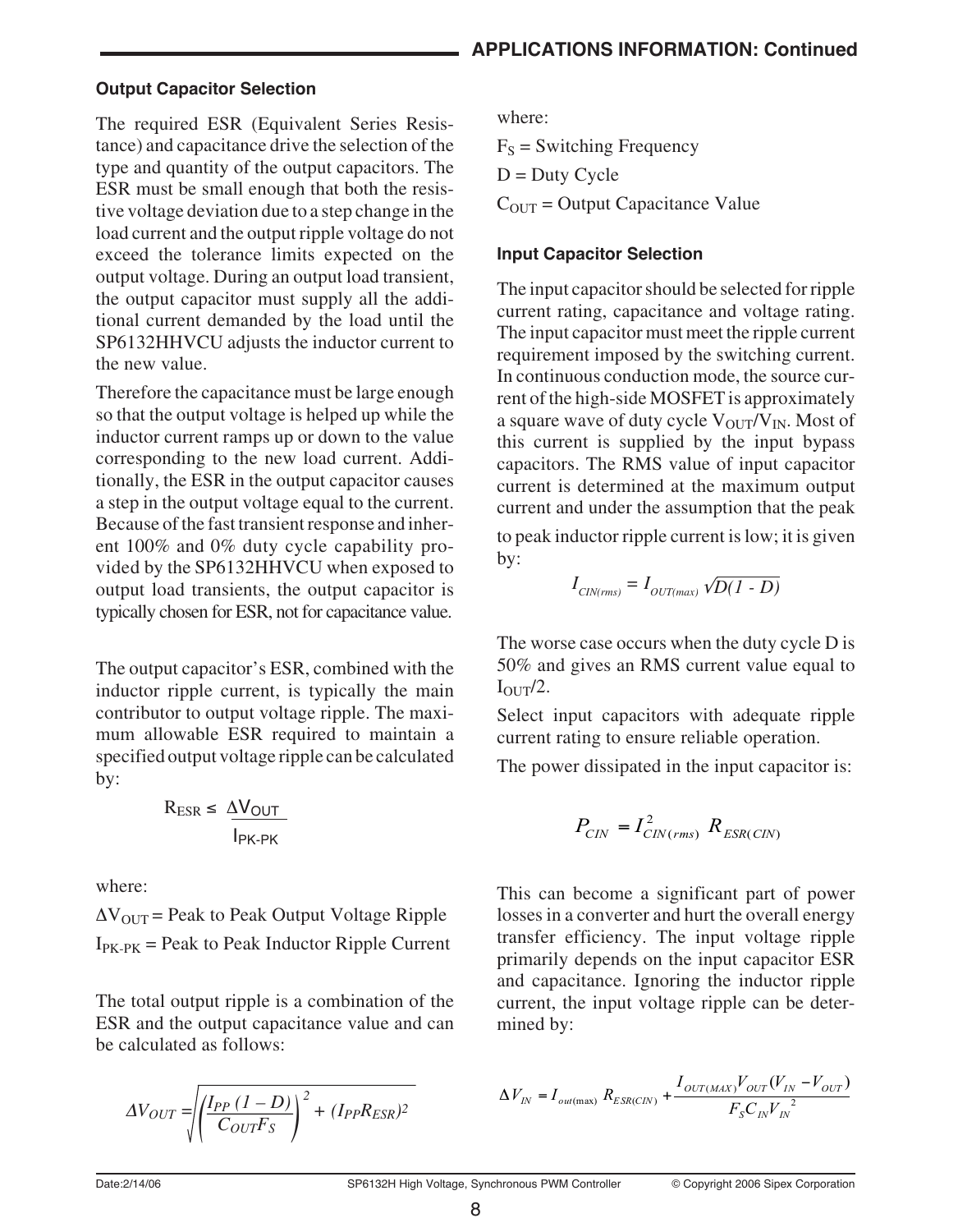The capacitor type suitable for the output capacitors can also be used for the input capacitors. However, exercise extra caution when tantalum capacitors are considered. Tantalum capacitors are known for catastrophic failure when exposed to surge current, and input capacitors are prone to such surge current when power supplies are connected "live" to low impedance power sources.

#### **MOSFET Selection**

The losses associated with MOSFETs can be divided into conduction and switching losses. Conduction losses are related to the on resistance of MOSFETs, and increase with the load current. Switching losses occur on each on/off transition when the MOSFETs experience both high current and voltage. Since the bottom MOSFET switches current from/to a paralleled diode (either its own body diode or a Schottky diode), the voltage across the MOSFET is no more than 1V during switching transition. As a result, its switching losses are negligible. The switching losses are difficult to quantify due to all the variables affecting turn on/ off time. However, the following equation provides an approximation on the switching losses associated with the top MOSFET driven by SP6132H.

$$
P_{SH(\text{max})} = 12C_{\text{rs}}V_{IN(\text{max})}I_{OUT(\text{max})}F_{S}
$$

where

 $C_{rss}$  = reverse transfer capacitance of the top **MOSFET** 

Switching losses need to be taken into account for high switching frequency, since they are directly proportional to switching frequency. The conduction losses associated with top and bottom MOSFETs are determined by:

$$
P_{CH(\text{max})} = R_{DS(ON)} I_{OUT(\text{max})}^{2} D
$$

$$
P_{CL(\text{max})} = R_{DS(ON)} I_{OUT(\text{max})}^{2} (1 - D)
$$

where

 $P_{CH(max)}$  = conduction losses of the high side **MOSFET** 

 $P_{CL(max)}$  = conduction losses of the low side **MOSFET** 

 $R_{DS(ON)}$  = drain to source on resistance.

### **APPLICATIONS INFORMATION: Continued**

The total power losses of the top MOSFET are the sum of switching and conduction losses. For synchronous buck converters of efficiency over 90%, allow no more than 4% power losses for high or low side MOSFETs. For input voltages of 3.3V and 5V, conduction losses often dominate switching losses. Therefore, lowering the  $R_{DS(ON)}$  of the MOSFETs always improves efficiency even though it gives rise to higher switching losses due to increased *Crss*.

Top and bottom MOSFETs experience unequal conduction losses if their on time is unequal. For applications running at large or small duty cycles, it makes sense to use different top and bottom MOSFETs. Alternatively, parallel multiple MOSFETs to conduct large duty factors.

 $R_{DS(ON)}$  varies greatly with the gate driver voltage. The MOSFET vendors often specify  $R_{DS(ON)}$  on multiple gate to source voltages  $(V_{GS})$ , as well as provide typical curve of  $R_{DS(ON)}$  versus  $V_{GS}$ . For 5V input, use the  $R_{DS(ON)}$  specified at 4.5V V<sub>GS</sub>. At the time of this publication, vendors, such as Fairchild, Siliconix and International Rectifier, have started to specify  $R_{DS(ON)}$  at  $V_{GS}$  less than 3V. This has provided necessary data for designs in which these MOSFETs are driven with 3.3V and made it possible to use SP6132H in 3.3V *only* applications.

Thermal calculation must be conducted to ensure the MOSFET can handle the maximum load current. The junction temperature of the MOSFET, determined as follows, must stay below the maximum rating.

$$
T_{J(\max)} = T_{A(\max)} + \frac{P_{MOSET(\max)}}{R_{\theta_{JA}}}
$$

where

 $T_{A(max)}$  = maximum ambient temperature P*MOSFET(max)* = maximum power dissipation of the MOSFET

 $R_{\Theta J A}$  = junction to ambient thermal resistance.

*R*Θ*JA* of the device depends greatly on the board layout, as well as device package. Significant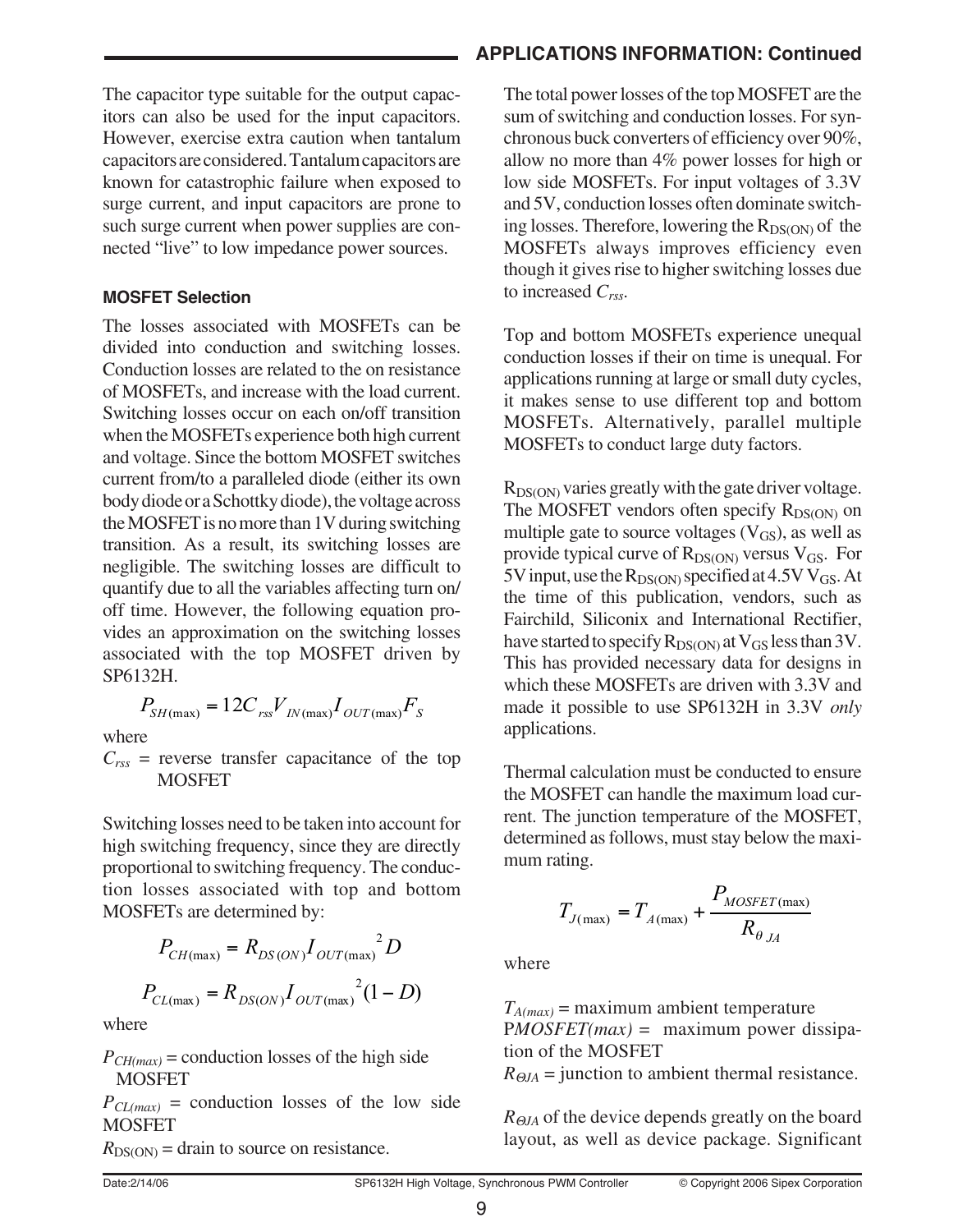thermal improvement can be achieved in the maximum power dissipation through the proper design of copper mounting pads on the circuit board. For example, in an SO-8 package, placing two 0.04 square inches of copper pad directly under the package, without occupying additional board space, can increase the maximum power from approximately 1 to 1.2W. For DPAK package, enlarging the tap mounting pad to 1 square inch reduces the RΘJA from 96°C/W to 40°C/W.

#### **Schottky Diode Selection**

When paralleled with the bottom MOSFET, an optional Schottky diode can improve efficiency and reduce noise. Without this Schottky diode, the body diode of the bottom MOSFET conducts the current during the non-overlap time when both MOSFETs are turned off. Unfortunately, the body diode has high forward voltage and reverse recovery problems. The reverse recovery of the body diode causes additional switching noises when the diode turns off. The Schottky diode alleviates these noise sources and additionally improves efficiency thanks to its low forward voltage. The reverse voltage

### **APPLICATIONS INFORMATION: Continued**

across the diode is equal to input voltage, and the diode must be able to handle the peak current equal to the maximum load current.

The power dissipation of the Schottky diode is determined by:

$$
P_{DIODE} = 2V_F I_{OUT} T_{NOL} F_S
$$

where

 $T_{NOL}$  = non-overlap time between GH and GL.

 $V_F$  = forward voltage of the Schottky diode.

### **Loop Compensation Design**

The open loop gain of the whole system can be divided into the gain of the error amplifier, PWM modulator, buck converter output stage, and feedback resistor divider. In order to cross over at the selected frequency FCO, the gain of the error amplifier must compensate for the attenuation caused by the rest of the loop at this frequency.



*SP6132H Voltage Mode Control Loop with Loop Dynamic*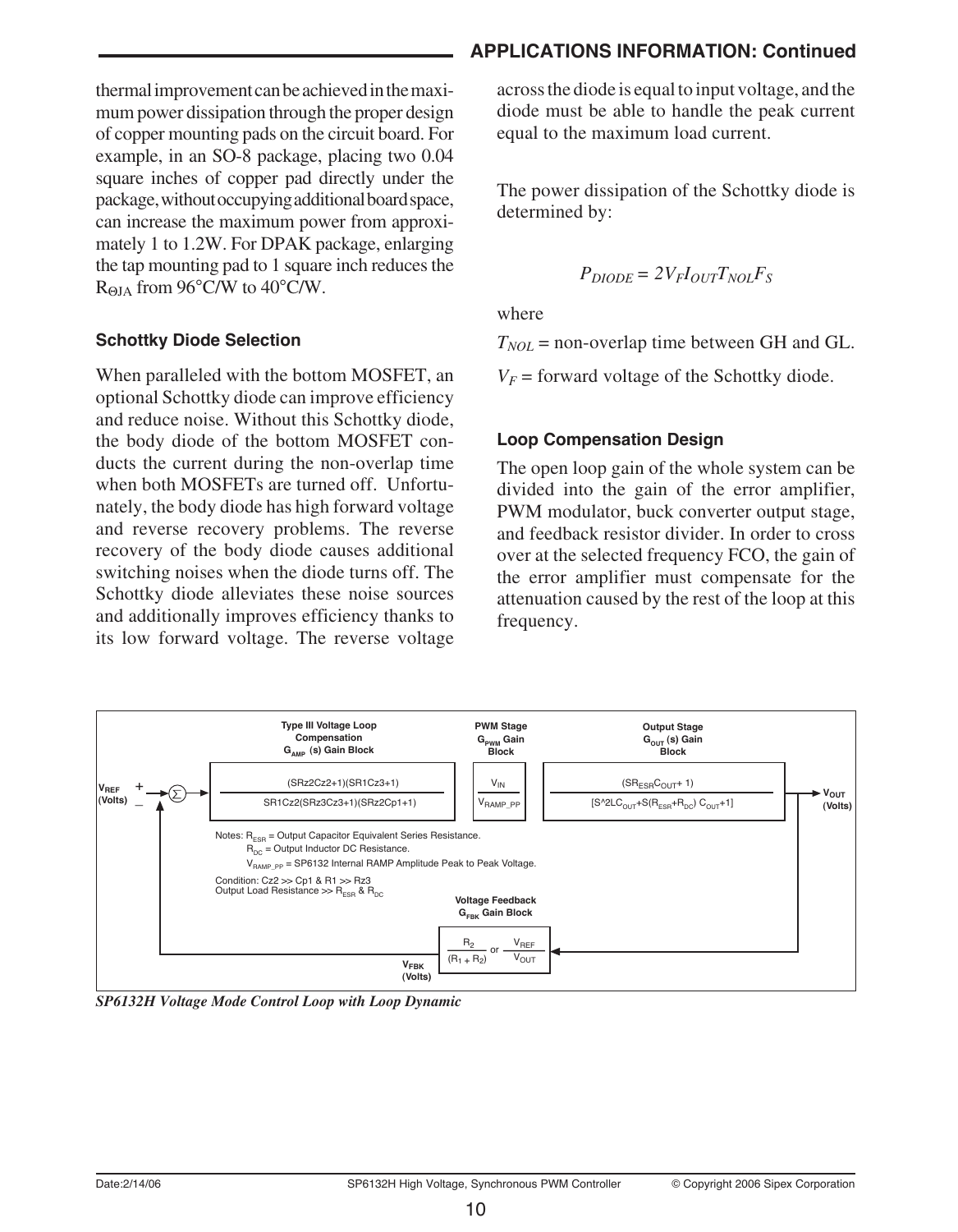The goal of loop compensation is to manipulate loop frequency response such that its gain crosses

over 0db at a slope of -20db/dec. The first step of compensation design is to pick the loop crossover frequency. High crossover frequency is desirable for fast transient response, but often jeopardizes the system stability. Crossover frequency should be higher than the ESR zero but less than 1/5 of the switching frequency. The ESR zero is contributed by the ESR associated with the output capacitors and can be determined by:

$$
f_{Z(ESR)} = \frac{1}{2\pi \ C_{OUT} R_{ESR}}
$$

The next step is to calculate the complex conjugate poles contributed by the LC output filter,

$$
f_{P(LC)} = \frac{1}{2\pi \sqrt{L C_{OUT}}}
$$

### **APPLICATIONS INFORMATION: Continued**

When the output capacitors are of a Ceramic Type, the SP6132H requires a Type III compensation circuit to give a phase boost of 180° in order to counteract the effects of an under damped resonance of the output filter at the double pole frequency.



*Bode Plot of Type III Error Amplify Compensation.*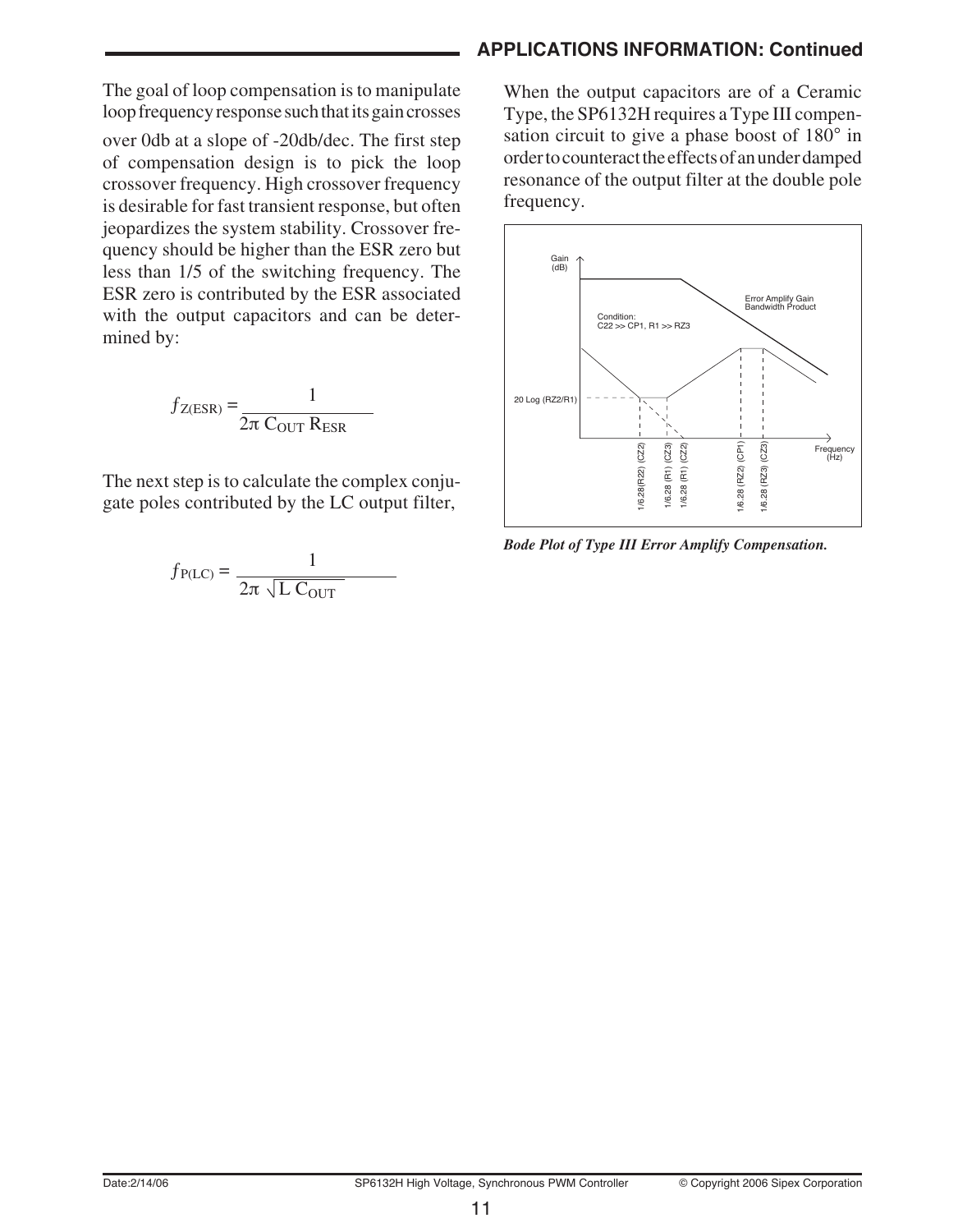

**SP6132 Recommended Component Placement**



**SP6132 Recommended PC Layout Top Side**



**SP6132 Recommended PC Layout Bottom Side**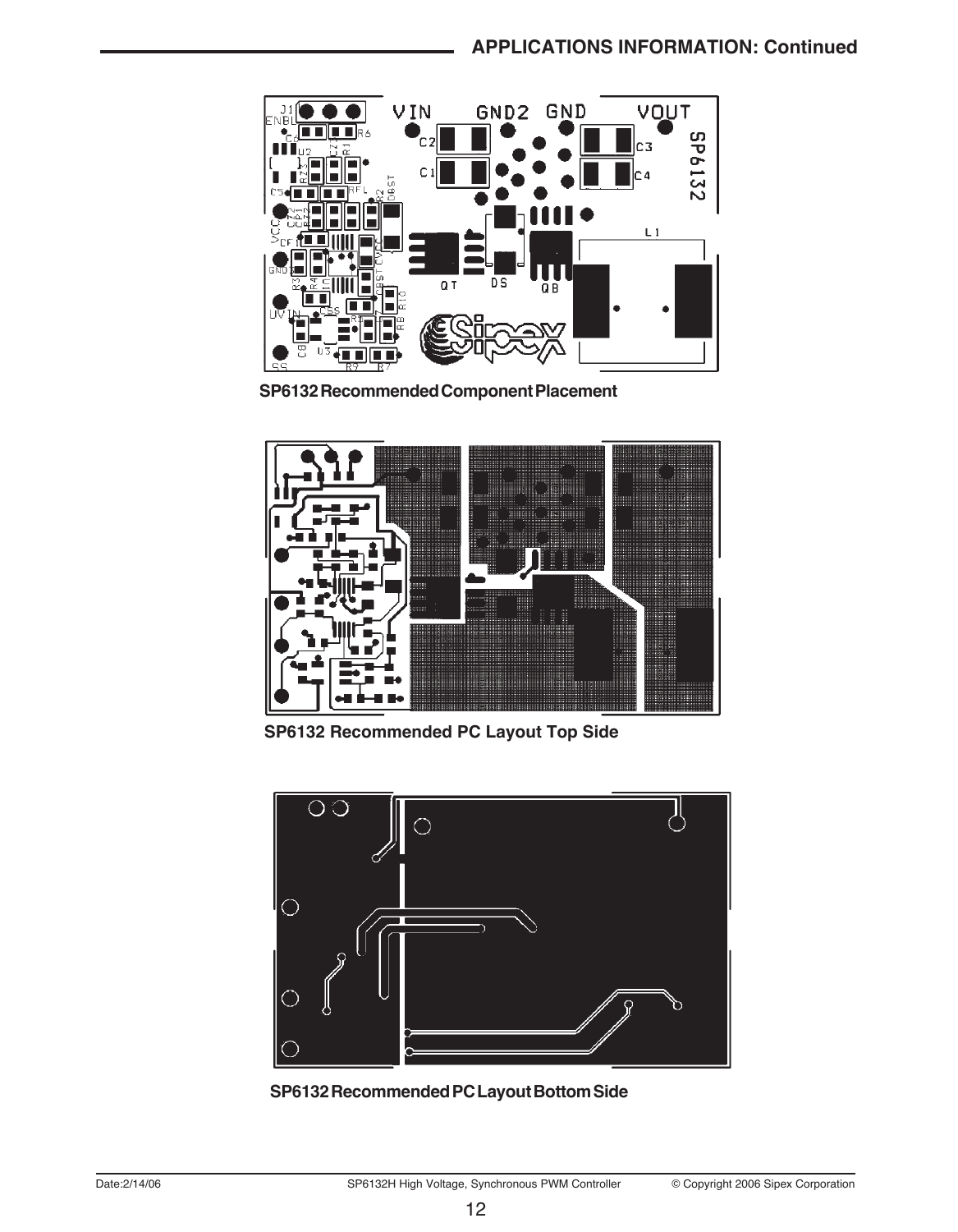





| 10 Pin MSOP<br>JEDEC MO-187<br><b>Variation BA</b> |                                                            |                          |             |                                                                          |                          |       |  |
|----------------------------------------------------|------------------------------------------------------------|--------------------------|-------------|--------------------------------------------------------------------------|--------------------------|-------|--|
| <b>SYMBOL</b>                                      | Dimensions in Millimeters:<br><b>Controlling Dimension</b> |                          |             | Dimensions in Inches<br><b>Conversion Factor:</b><br>1 Inch = $25.40$ mm |                          |       |  |
|                                                    | <b>MIN</b>                                                 | <b>NOM</b>               | <b>MAX</b>  | <b>MIN</b>                                                               | <b>NOM</b>               |       |  |
| A <sub>1</sub>                                     | 0.00                                                       |                          | 0.15        | 0.000                                                                    |                          | 0.006 |  |
| C                                                  | 0.08                                                       |                          | 0.23        | 0.004                                                                    | 0.009                    |       |  |
| R                                                  | 0.07                                                       |                          |             | 0.003                                                                    |                          |       |  |
| R <sub>1</sub>                                     | 0.07                                                       | $\overline{a}$           |             | 0.003                                                                    | $\overline{\phantom{0}}$ |       |  |
| ø                                                  | 0°                                                         | $\overline{\phantom{a}}$ | $8^{\circ}$ | $0^{\circ}$                                                              | $8^{\circ}$              |       |  |
| ø1                                                 | $5^{\circ}$                                                | $\overline{a}$           | 15°         | $5^{\circ}$<br>٠                                                         |                          | 15°   |  |
| A                                                  | ÷,                                                         | ÷.                       | 1.10        | $\overline{a}$                                                           |                          | 0.043 |  |
| A2                                                 | 0.75                                                       | 0.85                     | 0.95        | 0.030                                                                    | 0.034                    | 0.038 |  |
| b                                                  | 0.17                                                       | ٠                        | 0.33        | 0.007                                                                    | 0.013                    |       |  |
| D                                                  |                                                            | 3.00 BSC                 |             |                                                                          | 0.118 BSC                |       |  |
| E                                                  |                                                            | 4.90 BSC<br>0.193 BSC    |             |                                                                          |                          |       |  |
| E1                                                 | 3.00 BSC                                                   |                          |             | 0.118 BSC                                                                |                          |       |  |
| e                                                  | 0.50 BSC                                                   |                          |             | 0.020 BSC                                                                |                          |       |  |
| e <sub>1</sub>                                     | 2.00 BSC                                                   |                          |             | 0.079 BSC                                                                |                          |       |  |
| L                                                  | 0.40                                                       | 0.60                     | 0.80        | 0.016                                                                    | 0.024                    | 0.032 |  |
| L1                                                 |                                                            | 0.95 REF                 |             | 0.037 REF                                                                |                          |       |  |
| L2                                                 |                                                            | 0.25 BSC                 |             | 0.010 BSC                                                                |                          |       |  |
| SIPEX Pkg Signoff Date/Rev:<br>JL Aug09-05 RevA    |                                                            |                          |             |                                                                          |                          |       |  |

Date:2/14/06 SP6132H High Voltage, Synchronous PWM Controller © Copyright 2006 Sipex Corporation